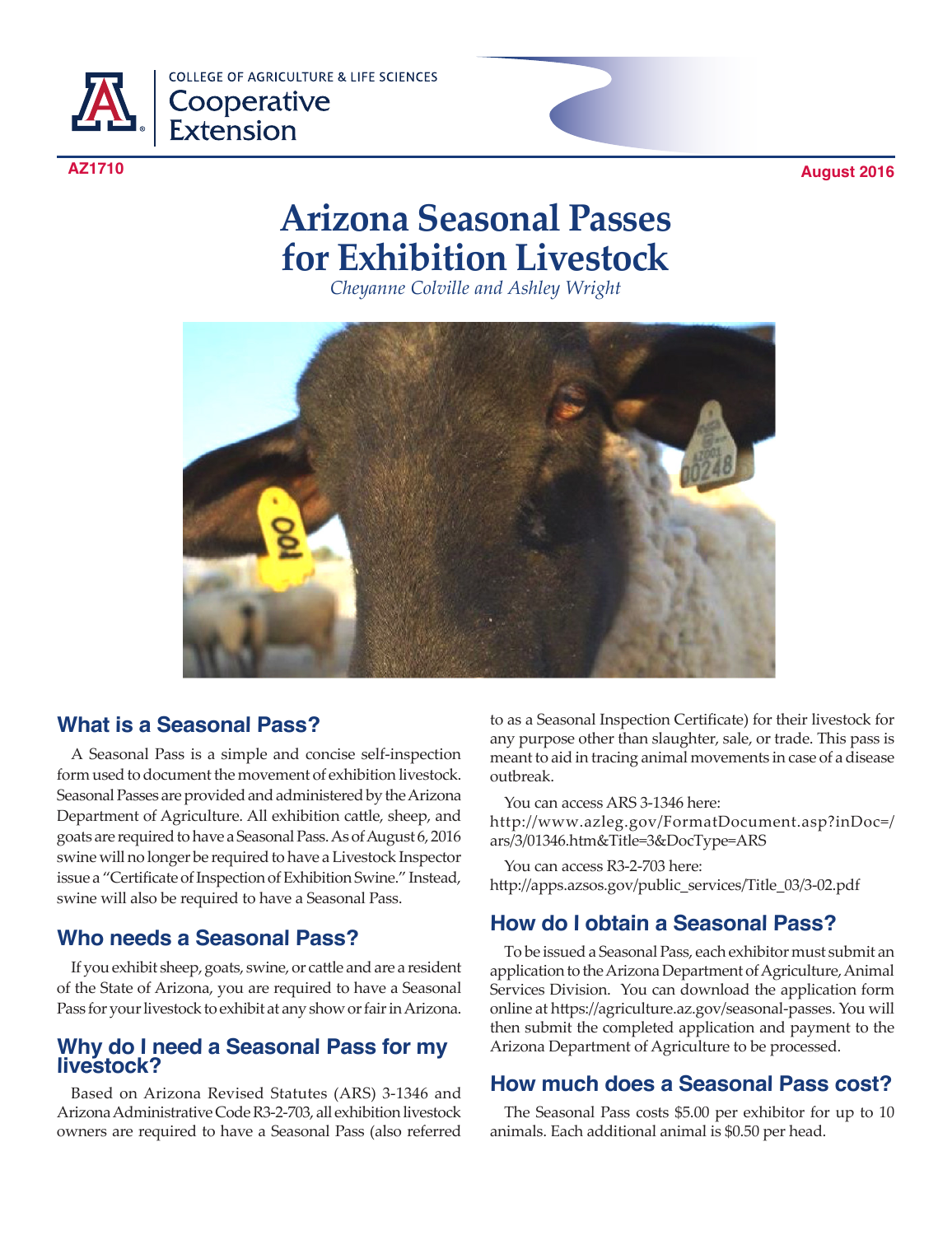## **How long does it take to get my Seasonal Pass?**

To obtain your Seasonal Pass, mail your completed application and payment (check or money order only) to the Arizona Department of Agriculture, Attention Self-Inspection. They will mail your seasonal pass back to you in approximately three to four weeks. If you need your pass sooner, you can include a note to have the pass sent to you electronically, which takes approximately two weeks. You can also bring your application and payment in person to the Arizona Department of Agriculture office in Phoenix. You will be issued your pass during the same office visit.

#### **What information do I need to obtain my Seasonal Pass?**

The Seasonal Pass application needs to be filled out completely. Each animal listed needs to be identified by species, breed, sex, color, and permanent I.D. (such as ear tag, brand, tattoo, or microchip). If you are exhibiting sheep, goats, or swine, you will need to list the AZ Flock ID, Premise ID, or Scrapie ID number. AZ Premise ID is not required for cattle. You will also need to provide proof of ownership with a Bill of Sale for each animal (required by ARS 3-1291), and an Arizona Self-Inspection Certificate Number or an Arizona Livestock Inspection Certificate Number. However, animals purchased out-of-state have additional requirements and will also need a Health Certificate Number and an EntryPermit number (also referred to as an Import Permit number) as well as a Livestock Inspection Certificate from the state of purchase or a Bill of Sale from the previous owner.

#### **What if I get a new animal and want to add it to my current Seasonal Pass?**

New animals MAY NOT be added to an existing pass. You must submit another application for your new animals with payment, and a second pass for the additional animals will be issued to you.

#### **What if I do not have a Bill of Sale or other proof of ownership?**

If you do not have a Bill of Sale or other proof of ownership for each animal, you must arrange to have the animals inspected by a Livestock Officer or Inspector. You can call (623) 445-0281 to reach the Arizona Department of Agriculture, Livestock Inspection Dispatch to schedule an inspection.

## **What is an AZ Premise ID?**

The AZ Premise ID number (also known as the AZ Flock ID) is required on your Seasonal Pass application if you are showing sheep, goats, or swine. This number is permanently marked on swine (found on the breeder's ear tag or tattoo), and is used to order unique Scrapie ID tags for sheep and goats. This method of permanent identification is a way of

tracing animals back to their place of origin in the event of a disease outbreak. It is unlawful to remove this tag from your animal.

## **Where do I get an AZ Premise ID/AZ Flock ID?**

If you purchased your swine, sheep, or goats from a producer, they will already be tagged with either a Premise/ Flock ID (swine) or a Scrapie ID (Sheep and Goats). This number must be recorded in the AZ Premise ID section for each animal on the Seasonal Pass application form. If you breed your own show animals, you will need to apply for your own AZ Flock ID number to identify animals born on your premises. The AZ Flock ID is tied to animals. If you move, your ID will move with you. To learn more about these programs and find application forms visit https://agriculture. az.gov/animal-identification-0.

## **What is the difference between an AZ Flock ID and an AZ Scrapie ID?**

Swine are required to be tagged with a special tamperproof tag or tattooed with an AZ Flock ID number, an official number identifying the premises where the animal was born. Each animal born at the same facility receives the same ID number, and the number is tied to the location. Scrapie ID is not used in the swine industry.

Sheep or goats should be tagged with a unique Scrapie ID that ties each individual animal to the flock where it originated. If you breed your own exhibition sheep or goats, your AZ Flock ID will allow you to order unique Scrapie tags for all sheep or goats born on your operation directly from the USDA. These tags are required for all sheep and goats nationwide.

#### **How do I get an Arizona Self-Inspection Certificate or Arizona Livestock Inspection Certificate Number?**

When you purchase your animals from an Arizona livestock producer, you should receive either an Arizona Self-Inspection Certificate or an Arizona Livestock Inspection Certificate at the time of the sale. You must retain this form for your personal record keeping, and record the number on your Seasonal Pass application. If you are the breeder of your exhibition animals, you will need to have them inspected by an Arizona Livestock Services field staff or obtain a Self-Inspection Certificate from the Department of Agriculture. Instructions for the selfinspection program can be found here: https://agriculture. az.gov/self-inspection-program.

## **How long is a seasonal pass valid?**

A seasonal pass is valid for one year from the date of issuance or until all listed animals have been sold or slaughtered, whichever comes first.